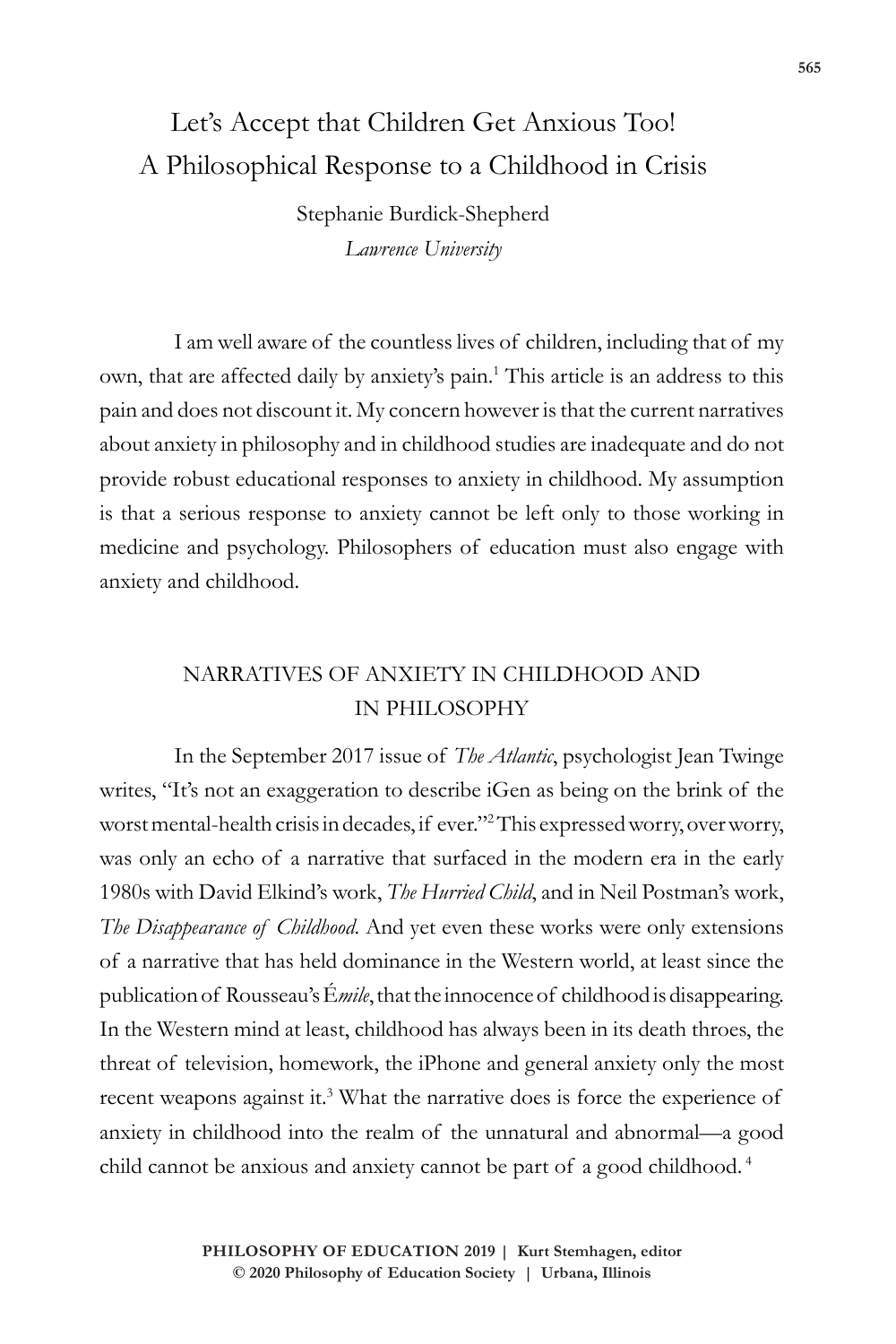However, the narrative of anxiety in philosophy has quite a different feel. Simon Critchley writes: "Anxiety is perhaps the philosophy mood par excellence, it is the experience of detachment from things and from others where I can begin to think freely for myself."<sup>5</sup> In essence, Critchley argues that the "good" philosopher is they who knows the self well enough to embrace both the ecstasy and anxiety of living and of death.<sup>6</sup> Within this narrative, the philosopher celebrates anxiety's ability to lead one towards truth and turn away from the mad chaos of society.

 The two seemingly disparate narratives quietly inform one another and the discourse on anxiety in philosophy and in childhood. Both serve to point out who gets to feel anxious, who can do philosophy, and what it means to do philosophy well. The argument following these connections might be something like this: If one has to be anxious to do philosophy, doing philosophy is too dangerous for children (they would submit to the anxiety) and philosophy is also too difficult for children (they cognitively and developmentally cannot grasp this kind of thinking that calls for detachment and logic). While many have pushed back against the second of the two claims, that children cannot actually do philosophy, there is less challenge to the first claim, that philosophy is too dangerous. The reluctance to challenge this first part of the argument is due to the dominant narrative of anxiety in childhood, which is that childhood must be free from worry. Thus, hypothetically neither philosophy nor anxiety has any place in childhood. This, of course, is also a celebration of the mature adult, those who can rationally think through the terrorizing grip of anxiety, quelling fear by residing in the logic of discourse.

 Simone de Beauvoir offers a revision to both narratives, providing a recourse to those who see philosophy and childhood as interlocutors of one another. Moreover, her disclosure of childhood in *Memoirs of a Dutiful Daughter* recognizes the presence of anxiety as a normal human response in even the very young. And she then offers the beginnings of the adult moral response to anxiety's presence, which appears to be a guided approach to engaging in philosophy as lived experience.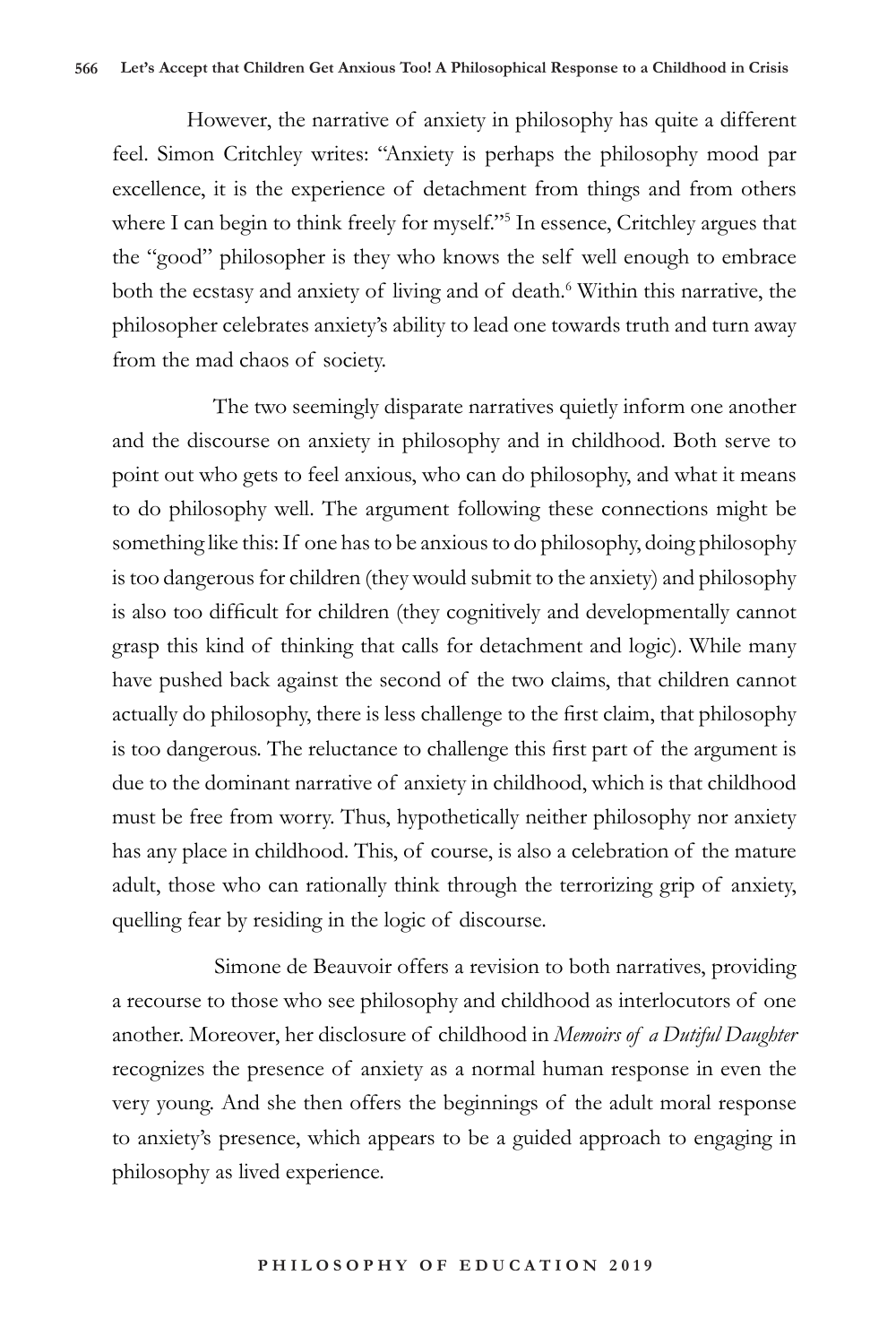## BEAUVOIR ON ANXIETY AND CHILDHOOD

In the resilient child Simone de Beauvoir describes in her *Memoirs*, we find a model of childhood in which anxiety is accepted as a normal response to the human condition. Her insights into anxiety and anguish felt by the young recognize childhood's complexity. This view of childhood problematizes a singular focus on the deficits of childhood, seeing instead in childhood its immediate qualities and perplexities. While she does not go so far as to dismantle the aetonormative lens of the mature adult onto childhood, she nevertheless positions the child as a person with will and some moral agency.<sup>7</sup> And thus her focus turns towards the adult's responsibility to nurture and educate the developing and fully potential child in their present experience. I conclude she sees a humane responsibility to foster a philosophical resilience to anxiety in the young and to appreciate its presence as a marker of children as persons.<sup>8</sup>

Though Beauvoir firmly situates herself within the existentialist tradition, recognizing the position of "bad faith" in which most humans find themselves, she challenges practices of freedom focused on the autonomous subject. She finds that these individually directed practices only serve to foster a separation between the spirit and the body, or material being, from consciousness. According to Beauvoir, most men in this situation become, "serious" and try to recover the void or gap by grasping at things or values, or to reside wholly within the self, *pour-soi* (for itself).<sup>9</sup> Man's seriousness becomes the articulation of a being without the possibility of freedom. He lives only as measured by the value of others.<sup>10</sup>

To live freely Beauvoir argues, one must instead recognize and disclose being, i.e.: find ways to creatively express with others one's material boundaries. She argues that one's own situation and lived experience are central to the project of practicing freedom.<sup>11</sup>To live well is to experience both the ambiguity of disclosure even while finding joy in the activity, which involves complete immersion and embodiment.<sup>12</sup> And she discovers that this is doing philosophy as lived experience.

To engage in a project of freedom is thus not to choose one way of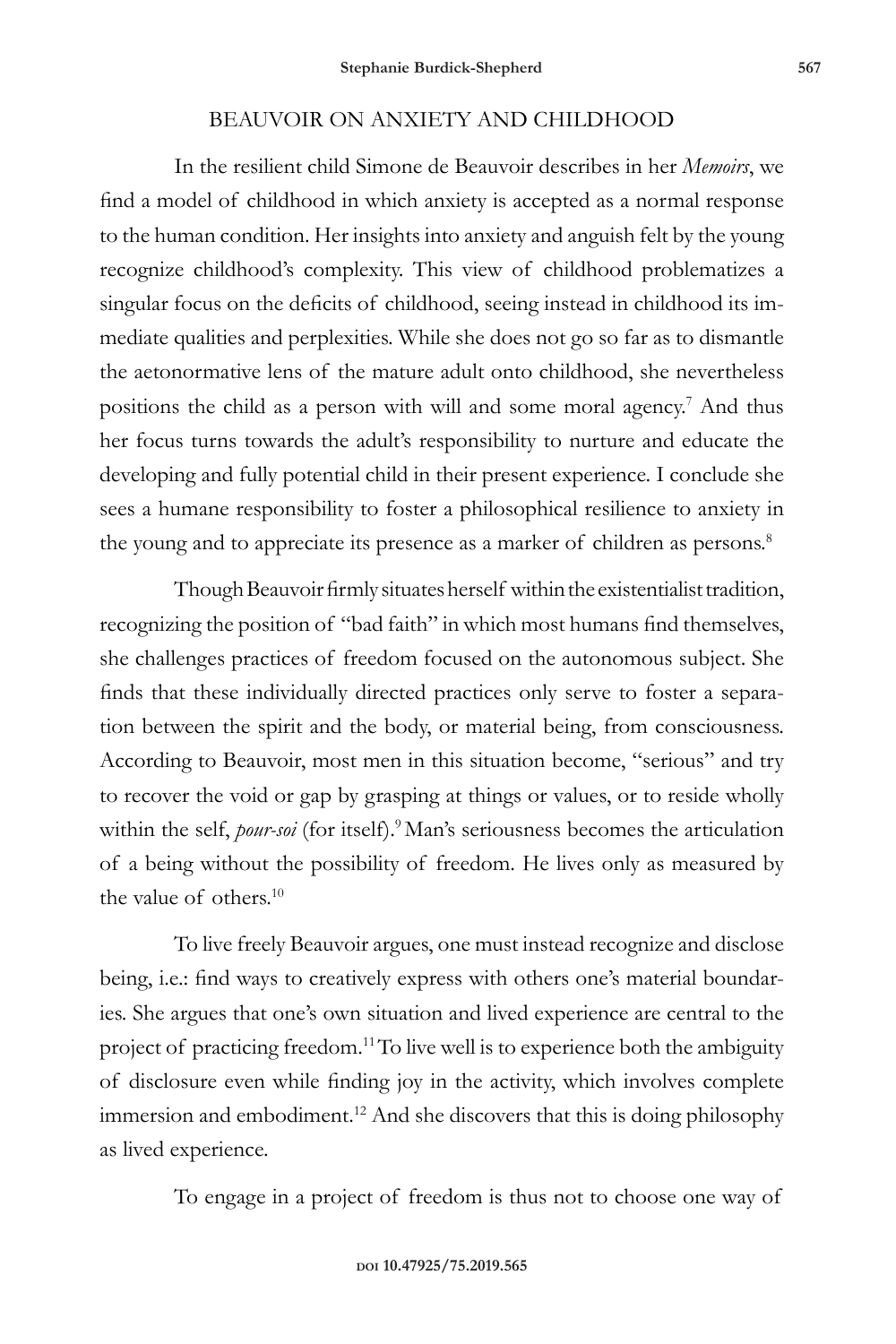life over another; it is to find possibility within one's life as situated. It is to practice freedom in an impossibly un-free space of a particular time, history, and context. It is to practice freedom in relation.<sup>13</sup> In the recognition that individuals are inter-subjective and can only act within their present, the risk of freedom becomes bearable and possible. This provides the construct that resists and is resilient to anxiety. Beauvoir situates herself to embrace both body and spirit within all human experience. Recognizing this in others provides a rich ethical and moral foundation.<sup>14</sup> Other people are not hell for Beauvoir, they are one's salvation.

For Beauvoir then, anxiety is not a condition that points one towards truth, it is a symptom of ignoring that one is not and never will be completely free. Anxiety is not the mood of a good philosopher; it is merely the symptom of those who are living towards a future of false absolutes. Beauvoir offers philosophy a revised understanding of anxiety. Anxiety is what happens when persons practice a false freedom directed toward accomplishing tasks in the future, embodying other's values, and attempt these tasks without regard for others. Anxiety comes from unboundedness, from ignoring one's material condition. And the response is neither to turn away from one's material condition nor to blindly accept it.

One of the reasons Beauvoir is interested in an ethics of freedom is that she is arguing for a way to heal this gaping wound of being—the acknowledgement that from birth on, one moves further and further from feeling at one with the world. Beauvoir writes that those who most often feel what it means to be in the world are children:

> In particular, it often happens that children, who are not yet anchored in their little corner of the universe, experience with astonishment their "Being-in-the-world" as they experience their bodies.15

Childhood allows for a unique time in the human life where one is both secure and un-free, an experience denied the adult. Children thus can feel both the sense of belonging and of the eventual separation with the world.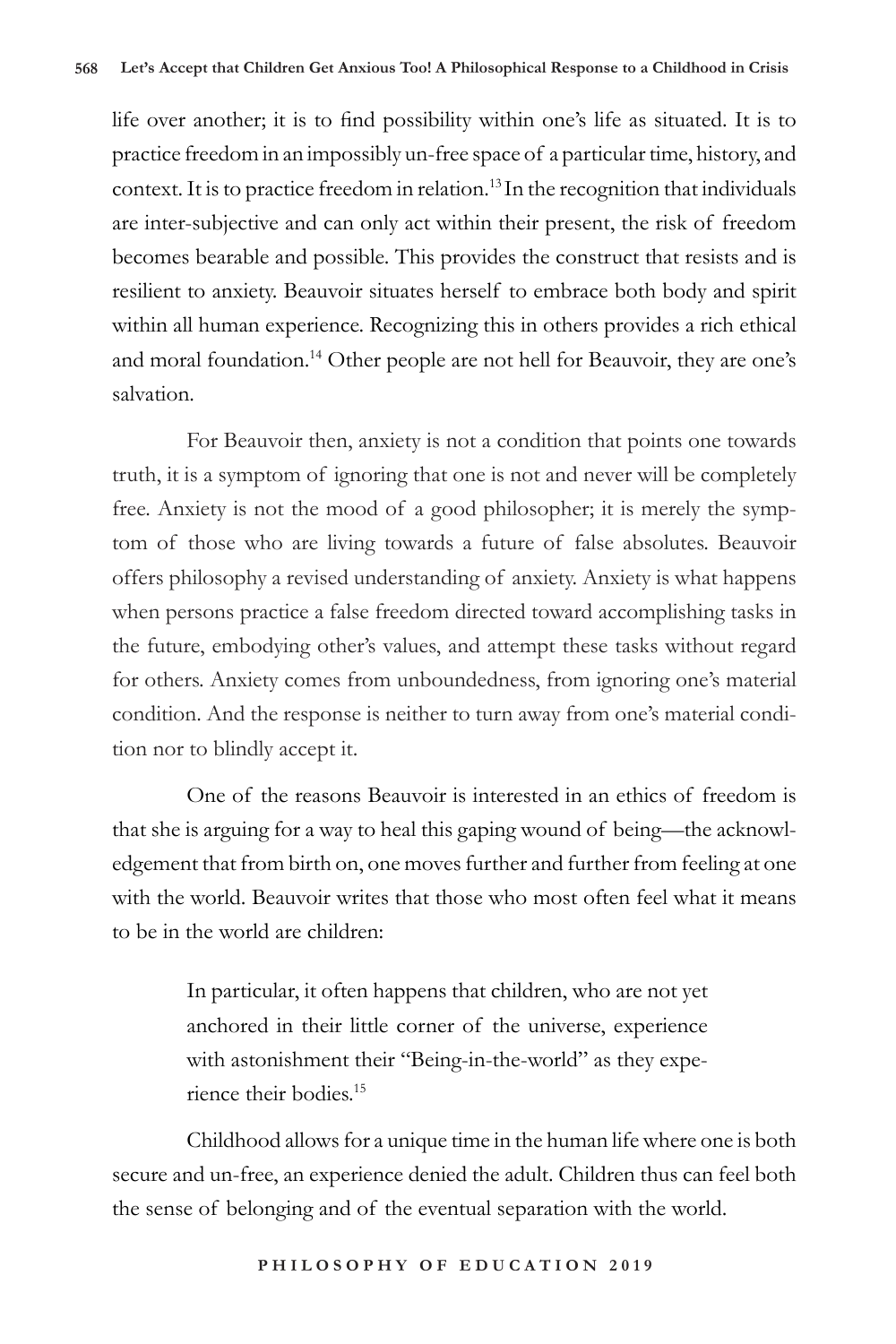Her examinations of childhood and lived experience are both personal and abstract and occur in *The Ethics of Ambiguity*, *The Second Sex*, and *Memoirs of a Dutiful Daughter.* Her inquiry of childhood makes apparent the tension between ontological freedom and situated freedom tenable and bearable. She finds that the project of freedom is something that can be developed within life and it is first practiced in childhood. According to Beauvoir a child can either learn to become free by willing all others to be free; or, the child may learn to become a slave to absolute values and choices (seriousness).16

*Memoirs* shows how great an effort it is to develop freely in the world. The inquiry takes two tracks, each dependent on the other. First, Beauvoir is engaged in describing her own successful apprenticeship to freedom against the failed apprenticeship of her best friend (Zaza). Secondly, Beauvoir is setting out a relationship to her own childhood, rooted in freedom. She chooses to forge a relationship with herself as child as author, she makes room then for herself as a child to be the other that she frees.17 This will be why the discussion in the particular of the girl child and her development is central to Beauvoir's analysis of the construct of woman in the *The Second Sex* and why *Memoirs* is both a philosophical as well as creative project.

Beauvoir sees children emphatically. By telling the story of her own apprenticeship to freedom, Beauvoir discloses the transcendent and embodied freedom of childhood. She outlines ways of seeing and describing freedom in childhood. She finds evidence that the project of freedom can be embodied or situated, ambiguous, and relational. Moreover, she recovers the joy spent in this suffering time. This will enable her to position childhood as fundamentally a condition that holds the possibility which calls on others to support and nurture the development of this ethical way of being.18

The model of freedom that Beauvoir apprentices herself to as a child is not unanchored freedom; it is an astonished freedom at finding oneself able to be free and joyful while at the same time recognizing that one is, yes, a being, who is caught up in the world. Beauvoir challenges then the dominant narrative of childhood as an absolute other, something that is pure and innocent, that does not feel like a human by recognizing in childhood another kind of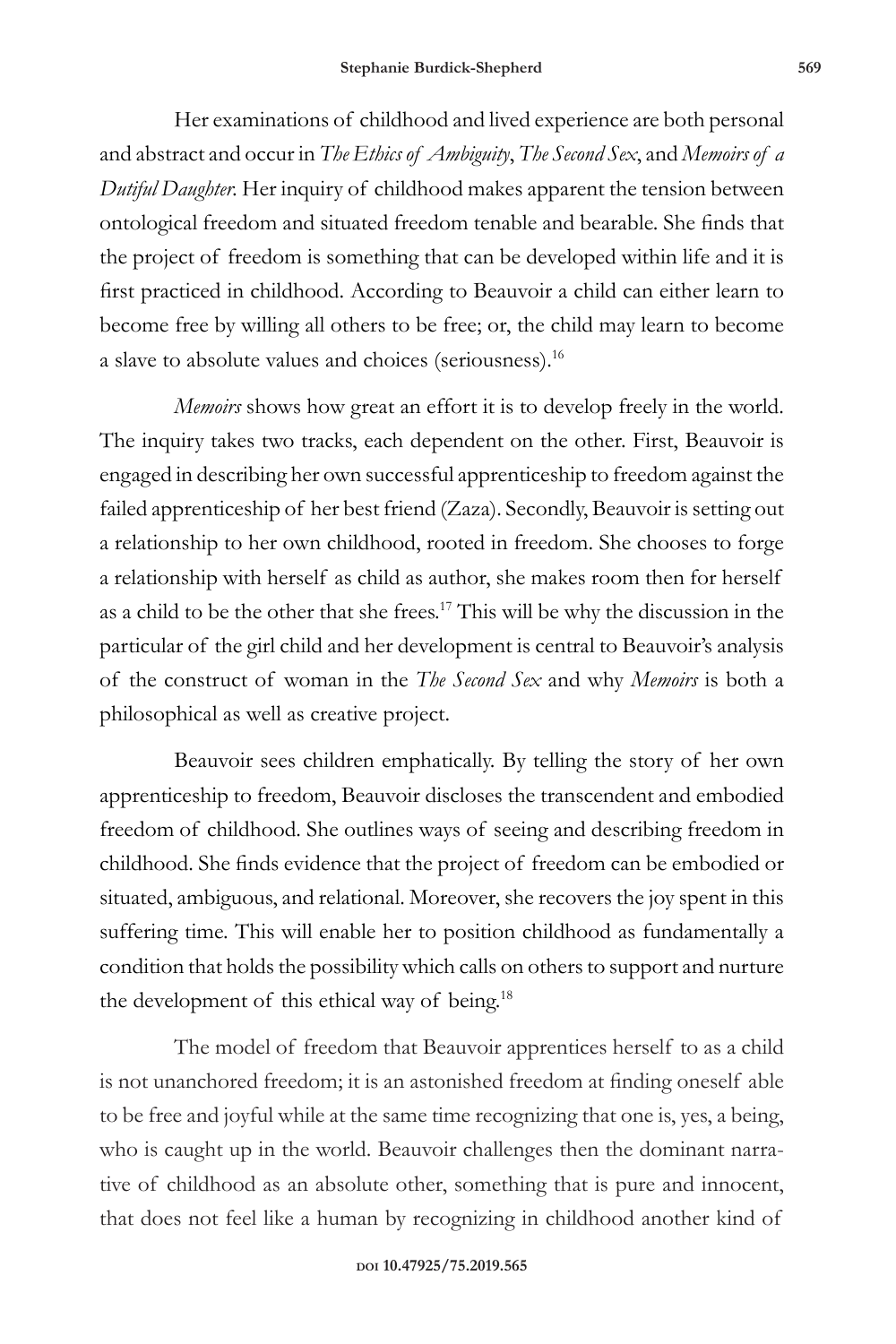freedom, this is a transcendent or ontological freedom—the freedom that all persons potentially can embrace at every moment.

Beauvoir locates the expression of this second freedom in the anger and anxiety felt by children in their childhoods. For it is in these moments that the child feels the inconsistency between her supposed freedom and lack of responsibility (recall that for Beauvoir one can only truly be free if one can choose between responsibilities and values). She recalls her temper tantrums she had at age three, recognizing children's rage as an expression of the anxiety of living beings:

> Why must I stop playing just at that particular moment? I seemed to be confronted everywhere by force, never by necessity. At the root of these implacable laws, that lay as heavily as lead upon my spirit, I glimpsed a sickening void: this was the pit I used to plunge into, my whole being racked with screams of rage.<sup>19</sup>

Beauvoir recognizes the arbitrariness of laws over persons, particularly children. Tellingly, at every turn, external forces confront her body as well as her spirit. Were children mere material objects, only facticity, then force would be ample motivation for them to do anything. As Beauvoir recognizes (and really anyone who has told a three-year-old to do anything recognizes) the rages felt by Beauvoir within her childhood indicate a complex human spirit that both can be constrained and can feel this containment. Conscious beings act due to internal necessity; they are propelled forward to act, not pulled down upon by external force. Beauvoir recognizes that the rage of her childhood discloses childhood as a fully human and conscious experience, rage and anxiety against rule and order. Children are embodied and situated. Moreover, the child lacks knowledge and depends completely upon the authority figures that surround, nurture, and cherish him or her. Yet, within this facticity, the child is also a person in him or herself; he or she is transcendent as only beings with free will and consciousness can be.

Beauvoir does recognize that children's anxiety about living is often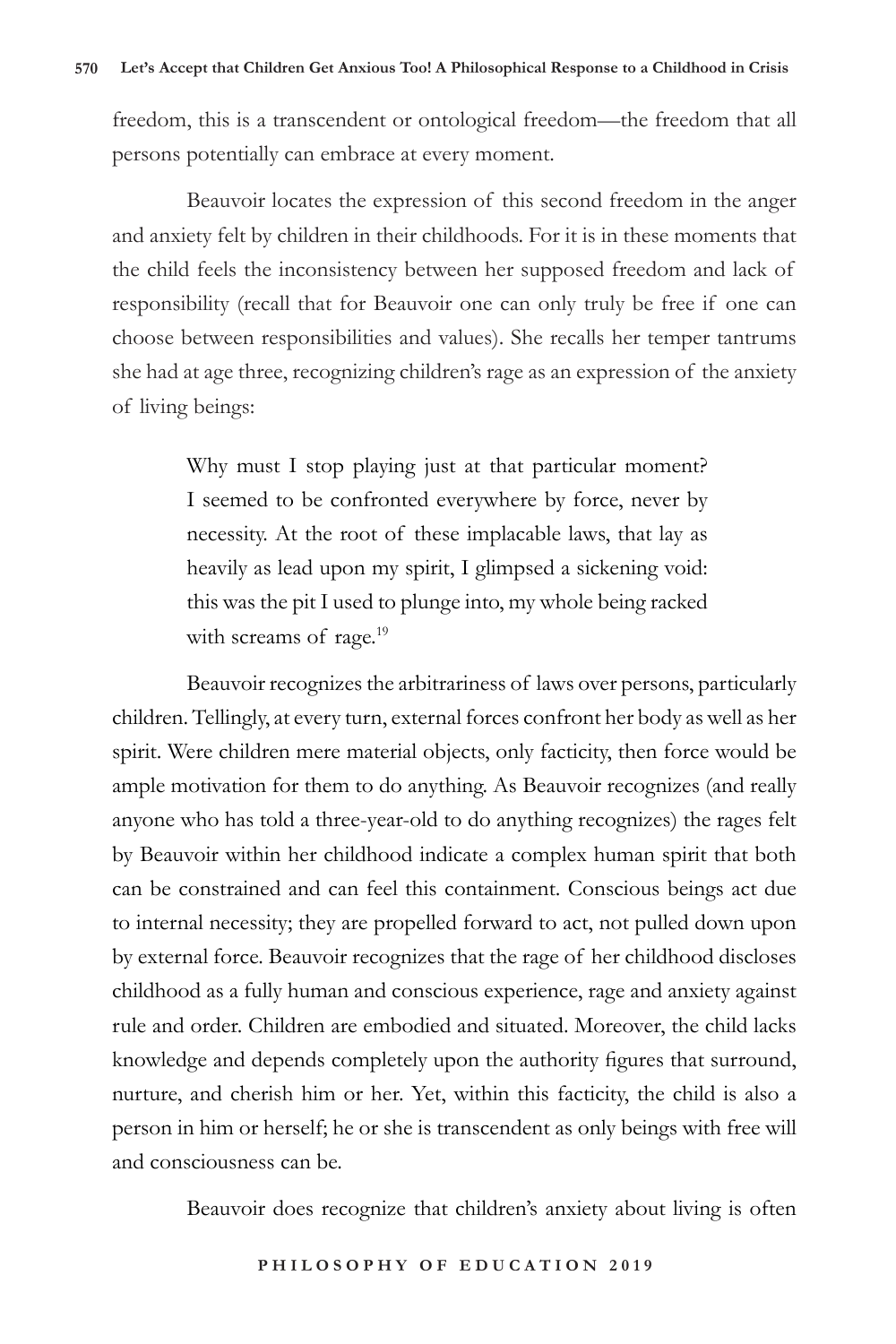short-lived. She admits that children do feel at home in the world (for the most part) because they are deeply connected to it. The world makes sense because they understand themselves as wholly within situation. And, if they do feel the anguish of freedom (of being at once related to the world and a subject apart from the world), this is quickly rectified by the seemingly absoluteness of values held by esteemed parents and teachers over them. She continues:

> On the whole, my rages were adequate compensation for the arbitrary nature of the laws that bound me; they saved me from brooding in silent rancor. And I never seriously called authority in question. The conduct of adults only seemed to me to be suspect in so far as it took advantage of my youthful state: this is what I was really revolting against. But I accepted without question the values and the principles of those around me.<sup>20</sup>

Beauvoir sees that within these two modes of childhood, rage and feeling-at-home, there is a possible education to living well in the world. For even as one lives within these two poles, which might seem contradictory, in essence this is what all human life entails, making the choice to live freely or to be oppressed. Thus, childhood (as Schultz writes) is an opportunity to apprentice, to learn to lean towards one of these two extremes (recognizing that to dwell always within one extreme is impossible).

Beauvoir argues that childhood is the time of apprenticeship to either freedom *or* oppression and thus must inhabit this seemingly dual world. She presents then a challenge: to see that the child, even in this contradictory space, can move toward freedom. One might read this as an educative argument. Beauvoir writes:

> To treat him as a child is not to bar him from the future but to open it to him; he needs to be taken in hand, he invites authority, it is the form which the resistance of activity, through which all liberation is brought about, takes for him. And on the other hand, even in this situation the child has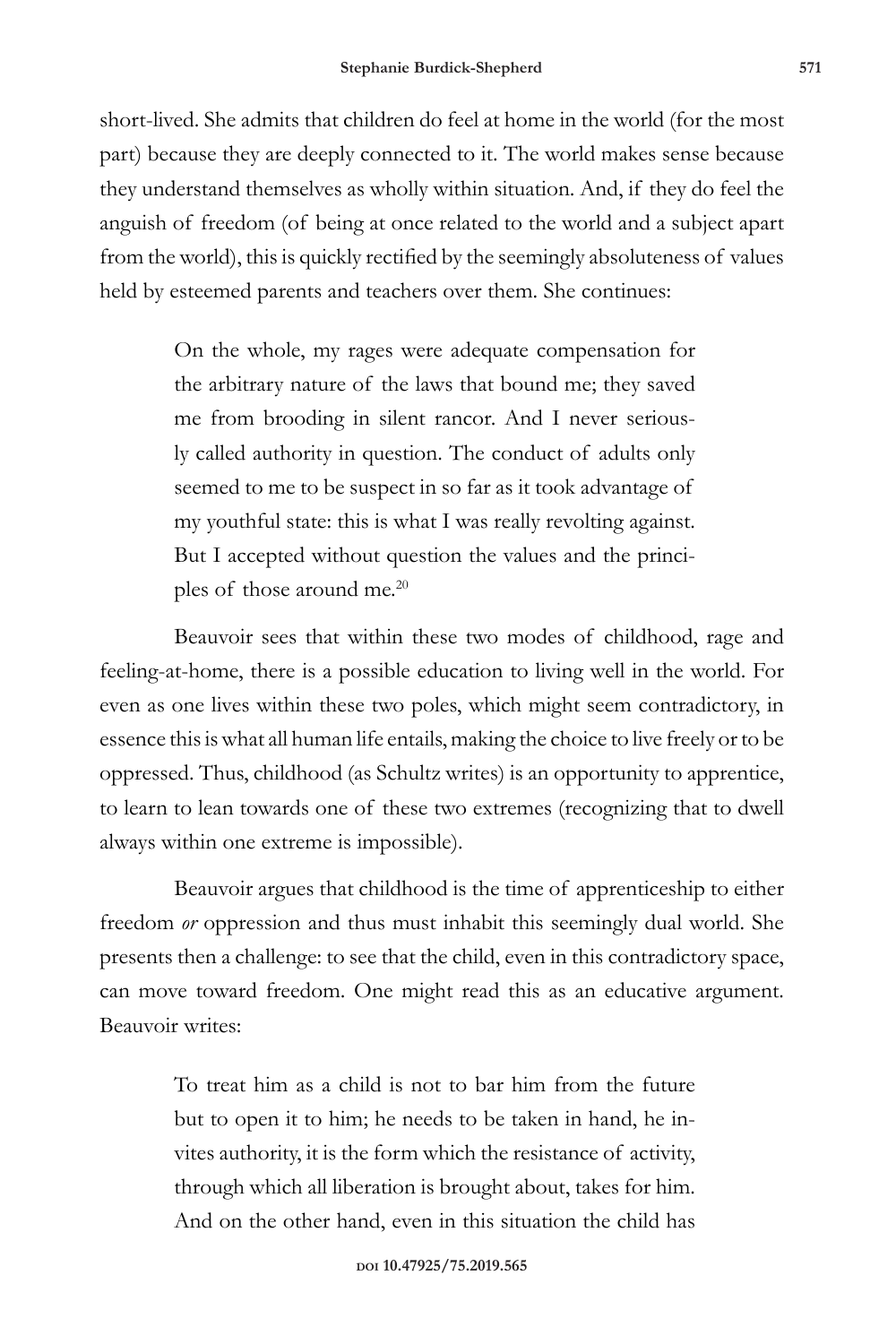a right to his freedom and must be respected as a human person.21

Beauvoir sees that freedom to choose and to make decisions develops throughout one's life, culminating (as for Rousseau) in the ultimate resistance and fight against seriousness during adolescence. The situation of freedom however is already present for the child; it is something that the child learns to recognize with support and guidance, but as an apprentice, in the practice of the freedom with others, itself. This is why, as an adolescent, it is possible to choose freedom, for it is has always been present to the child as possibility. Children see and feel freedom. They can disclose the world around them, though this is a difficult task that they are often denied time and the space to attempt.

Here too is the philosophical language missing in medical and psychological approaches to anxiety. For, rather than focusing on limitations or deformation of human physiology and mind, we rather instead find a way to articulate anxiety as a condition of being. Rather than a mood layered over the mind and body that we uncover or distract ourselves from, we know that anxiety is an accurate response to the complexity of living in an unjust and evil world. And with this acknowledgement, the language of philosophy then allows for responses to anxiety to include other aspects of human life—education, social, political, and the natural world. Most importantly others, who can be a part of what it means both to diagnose and develop resiliency to anxiety's grip.

Beauvoir challenges the serious person to find the anxiety as well as the joy of childhood thus revealing and recovering the project of joyful and unserious freedom in their adult life. Moreover, in this disclosure, she offers a philosophical response to the threat of anxiety, which is not to embrace this fear of fear but to seek ways to disclose, name, and turn away from actions that fund it—in short, to do philosophy within one's life.<sup>22</sup> Beauvoir has practiced this herself, reframing the concept of childhood through memoir. Showing a childhood that includes anxiety, allowing for this complicated aspect of human life within the time of development. Her project is philosophical but it does not call for detachment or a turning away from the world, rather, anxiety calls for a philosophical response rooted in relationship, art, and lived experience.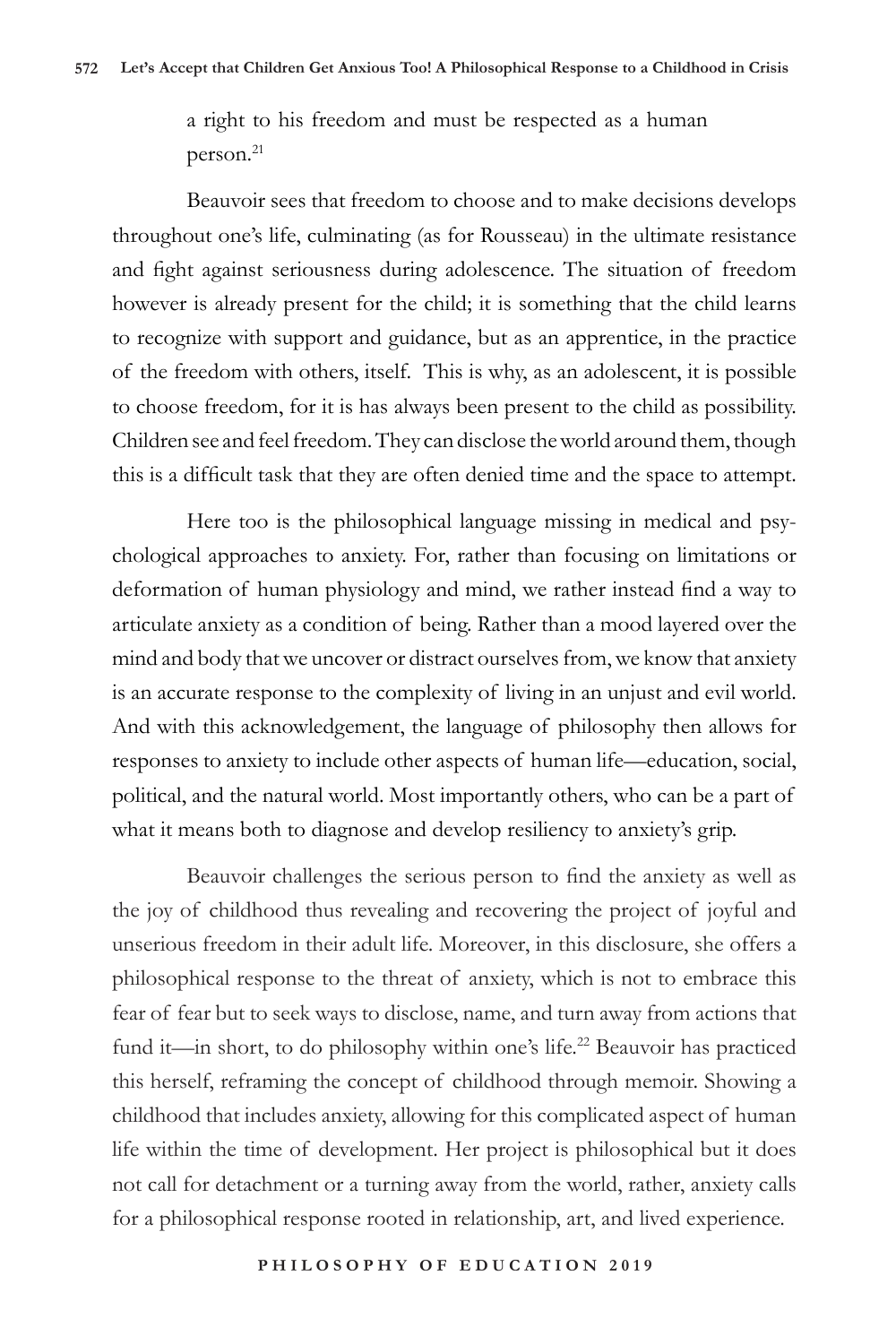It is not anxiety that makes a child lose childhood, anxiety is a symptom of any human living too seriously. Thus, the real crisis is not a loss of childhood but a loss of resiliency overall, our lack of ability to teach ourselves and our children to rage, to create, and to reach out to others.

### DEVELOPING RESILIENCY

This final part of the argument rests on an interpretation of Beauvoir's closing lines and chapter of *Memoir*s. Here she ends her childhood with the death of her childhood friend, Zaza. After positing that she does not believe it was an illness but rather exhaustion and anxiety which destroyed her young friend, she closes with these words, "… for a long time I believe that I had paid for my own freedom with her death."23 Closing the memoir with the story of this death and of her feelings of guilt, Beauvoir moves away from a chronological story of her life, instead embarking on an ethical project. Zaza's death serves as the impetus for Beauvoir to inquire into how one grows toward or against freedom.Or, to put it another way, how she managed to escape the anguish of anxiety in childhood while her best friend did not.

The child of Beauvoir's writing (Beauvoir) escapes anxiety's grip (death) only when she is guided by others to view the world as a set of relationships between others, to recognize that others do provide limits and boundaries, and to practice within these relationships choices is to live freely. For Beauvoir the development of her resiliency was situated and developed by both her material world and her own relationships. She recognizes that the tempers of her childhood, her own response to the "sickening void" served her well. They were the well-spring of understanding what it meant to live freely, even within a particularly situated life. They were the beginning of her development towards freedom, a development that in later years that would also include unbarred access to literature, studying to become a teacher, and her love affair with philosopher Jean-Paul Sartre. So too also was the response of her family members, who provided a foundation in which to resist and to practice her rages.

By acknowledging Zaza's death as tragic, we know that unlike her male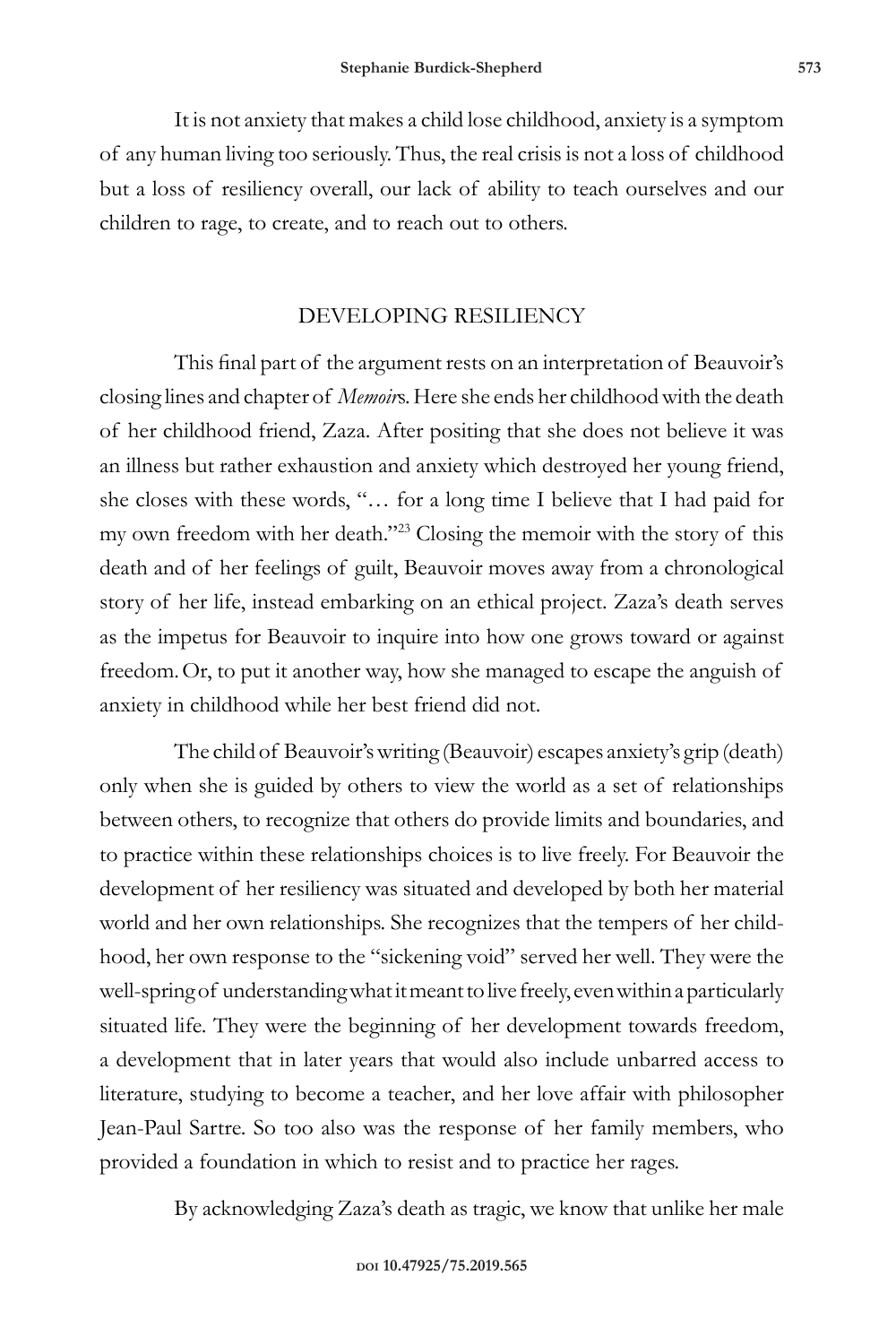philosophical counterparts Beauvoir understands intimately the risk of anxiety, particularly when felt in childhood. Rather than fearing anxiety in childhood however, she makes the case that we must offer children spaces in which to practice feeling this anxiety and to then allow them to practice their freedom, not by letting them turn away from society but by encouraging their resistance to their experiences of being bound. We do this by creating space and allowing for their expressions of frustration, of anger, and of injustice. We do this by preparing them to engage with questions of philosophy, allowing them space to develop words, concepts, and practices that make possible revolt in their adolescence. And, as Beauvoir tells us, when we endeavor to develop children's own freedoms, we will make ourselves free.

What would it mean to apprentice children to freedom rather than to the life of the serious? Part of the task is guiding them to engage in philosophy as lived experience, creating spaces for questions and inquiry about life's joys, fears, and pain. Zaza and Beauvoir had a remarkable friendship and it is telling that Beauvoir ends her childhood memoirs with her death. This is Beauvoir engaged in philosophy, asking—*What does it mean to be a friend? Can a good person die? Can a good friend live without their friend? Who is responsible for cultivating a friend's self?* Though these are serious philosophical questions they don't often surface in a history of philosophy class. But, they are common questions that begin inquiries led by children engaged in philosophical communities of inquiry—places where children are learning to think philosophically with one another, perhaps as friends. This is not the traditional philosophy of the academic classroom, but it is the philosophy of lived experience for many children and adults who struggle with what it means to build, shape, and create relationships that help them to flourish. In quite a different way there are children and adults who make music together in open music jams, forming a small community of music makers and asking one another—*What should we create today, how should we move our bodies, what sounds can we make in this space*? In still another place a teacher might ask of the students in a literature class—*What are we worried about in the world today, and how might we learn more about that problem?* These are only some examples of what it means to engage children in the apprenticeship of learning to live freely,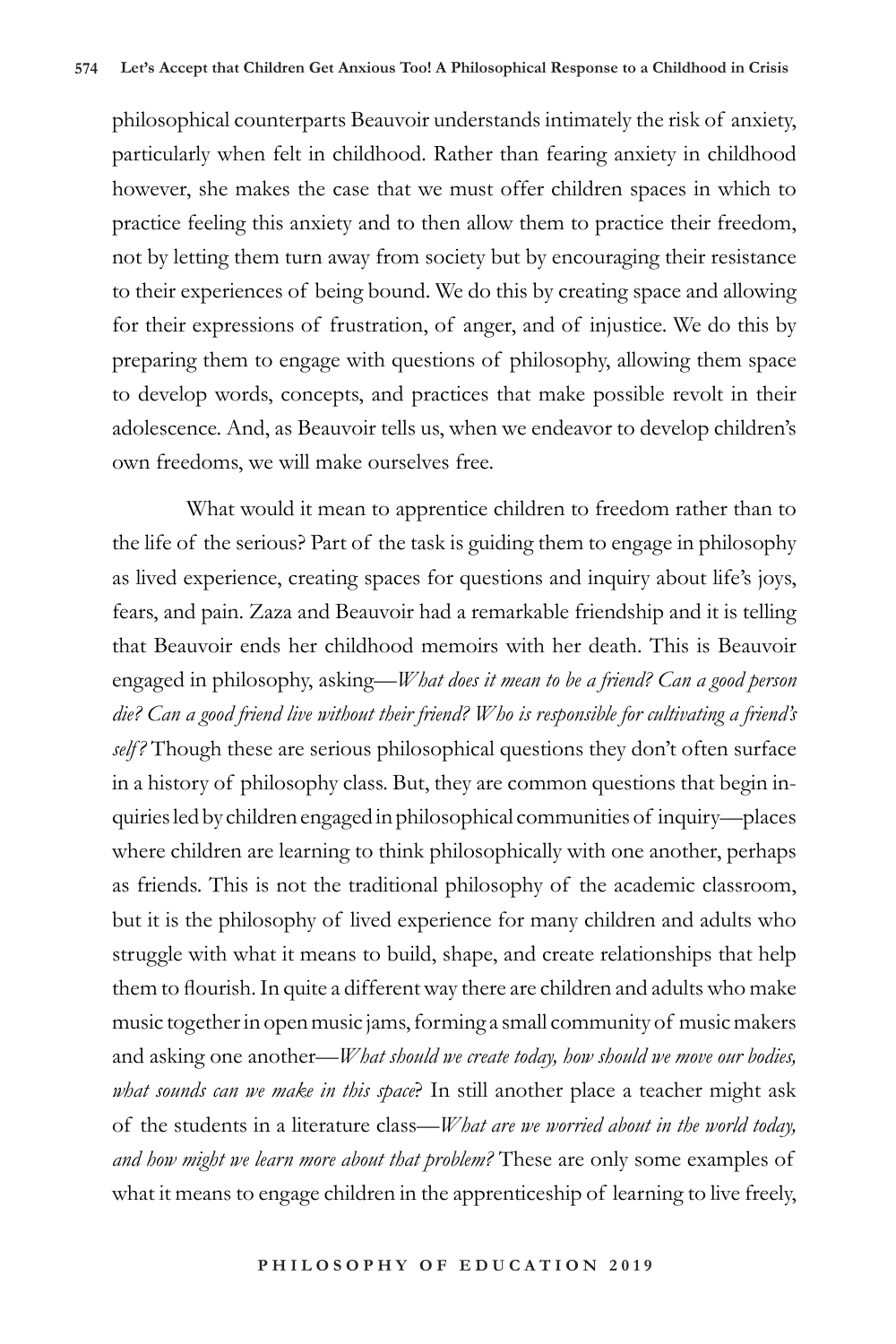allowing them to ask questions of their world, of themselves, of each other, making space and time to engage in dialogue and creative acts. It is these kinds of responses that get cultivated when we ask philosophy to critically respond to anxiety in childhood—we get responses that focus on education and building shared worlds together.

Beauvoir might tell us in 2018, yes, your children are anxious, but so are you! Accepting both anxiety and rage as a normal response to the difficulty of being human is to recognize in children, their humanity. Hence, our responsibility as an adult is to also support children's development towards their most free selves, no matter their fortune or accident of birth. This includes creating space for the education of and the development of strategies in childhood in which to understand the anxiety of living. If Beauvoir is correct, making philosophical inquiry a part of our education and interactions with our children, may be an appropriate ameliorative response to the crippling presence of the goddess of anxiety in our lives.24

<sup>1 17.1</sup> million children in the United States have or have had a mental disorder diagnosis. "Children's Mental Health Report," *Child Mind Institute*, 2015, https://childmind.org/2015-childrens-mental-health-report/.

<sup>2</sup> Jean M. Twenge, "Have Smartphones Destroyed a Generation?," *The Atlantic*, September 2017, https://www.theatlantic.com/magazine/archive/2017/09/ has-the-smartphone-destroyed-a-generation/534198/.

<sup>3</sup> Challenges to this narrative do appear, most forcibly from scholars looking at the experiences of historically disadvantaged children. As Steven Mintz asks, whether or not minority, poor, or immigrant children ever had an idyllic American childhood to lose is a serious question and one that the "loss of childhood" narrative conveniently forgets, as it romanticizes and privileges an imagined white, middle-class child. Steven Mintz, *Huck's Raft: A History of American Childhood* (United States: Harvard University Press, 2006).

<sup>4</sup> Moreover, David Kennedy argues, the "loss of childhood" thesis itself signifies something how modern culture understands, not only the child but itself, qua adult. Instead, what we are seeing is the possibility of a transformative shifting of the boundaries between "child" and "adult." Rather than a loss we are in the midst of a transformation of the child seen as marginalized "other" to that of a subject possessing knowledge and agency. For Kennedy, the loss position does not take into consideration the dynamic relationship between adults and children and threatens any conception of children's agency to choose aspects of their own childhood expe-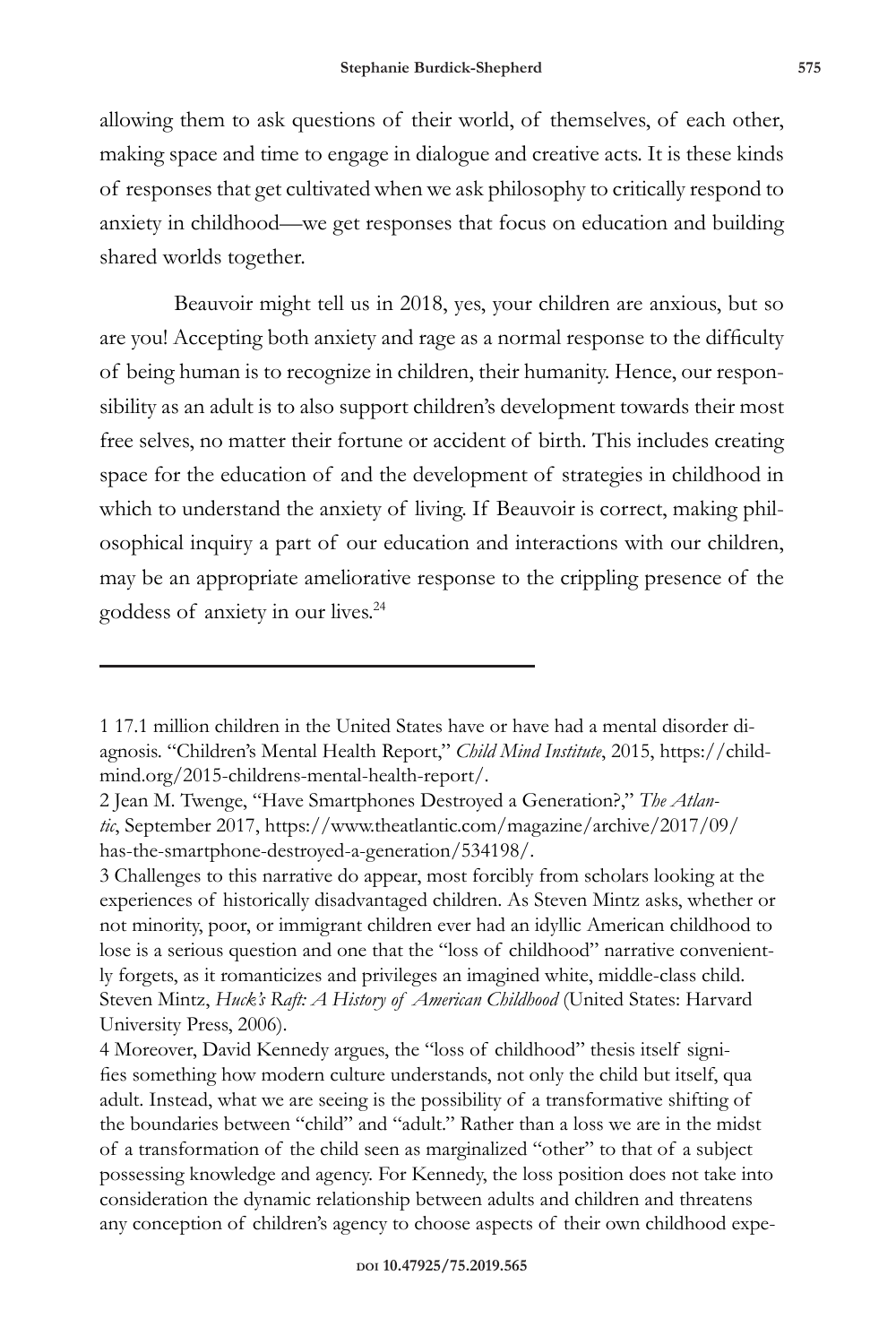### rience.

5 Simon Critchley, "Being and Time, part 5: Anxiety," *The Guardian,* July 6, 2009, https://www.theguardian.com/commentisfree/belief/2009/jul/06/heidegger-philosophy-being.

6 Perhaps the clearest articulation of this in Western philosophy comes from the work of Kierkegaard, who embraces anxiety as that which funds human creativity and potentiality. Dera Sipe, "Kierkegaard and Feminism: A Paradoxical Friendship," ed. Edward Pettit, *Concept: an interdisciplinary journal of graduate studies* 27 (2003), 21, https://concept.journals.villanova.edu/article/view/146

7 "In other words, the way the adult narrator narrates the child reveals the degree of alterity — yet degree only, since alterity is by definition inevitable in writing for children." Maria Nikolajeva, "Theory, Post-Theory, and Aetonomative Theory," *Children's Literature Studies and Literary Theory Today* 36, no. 1 (2009): 13-24.

8 In the rest of the article I will use Beauvoir to discuss some implications for all children, though Beauvoir herself often situates the child in her texts as female. 9 Simone de Beauvoir, *The Ethics of Ambiguity*, ed. Dawn Gaitis (Webster University Philosophy Department, 2006), http://www.marxists.org/reference/subject/ethics/ de-beauvoir/ambiguity/.

10 Beauvoir's emphasis on men here is important for she will make the case that women's lived experience may be already shackled due to the material constraints the social and physical world presents as woman. For Beauvoir, *woman* is constructed.

11 This alternative reading of freedom for Beauvoir makes necessary a different kind of philosophical inquiry. Rather than a philosophical treatise, Beauvoir's philosophy necessitates inquiry into lived experience using autobiography.

12 William C. Pamerleau, "Making a Meaningful Life: Rereading Beauvoir," *Philosophy in the Contemporary World* 6, no. 3/4 (1999): 79-83.

13 Elaine Holveck, *Simone de Beauvoir's Philosophy of Lived Experience: Literature and Metaphysics* (Lanham, MD: Rowman and Littlefield, 2002), 92.

14 Deborah Berghoffen, *The Philosophy of Simone de Beauvoir: Gendered Phenomenologies, Erotic Generosities* (Albany, NY: State University of New York Press, 1997), 99.

15 Simone de Beauvoir, "Literature and Metaphysics," in *Simone de Beauvoir, Philosophical Writings*, ed. Margaret A. Simons, trans. Veronique Zaytzeff and Frederick M. Morrison (Urbana, IL: University of Illinois Press, 2004), 273.

16 Sally Scholz, "That All Children Should Be Free: Beauvoir, Rousseau, and Childhood," *Hypatia* 25 no. 2 (2010): 401-402.

17 Miranda Fricker, "Life-Story in Beauvoir's Memoirs," in *The Cambridge Companion to Simone de Beauvoir*, ed. Claudia Card (Cambridge: Cambridge University Press, 2003), 225.

18 Susan Bredlau, "Simone de Beauvoir's Apprenticeship of Freedom," *PhaenEx* 6, no. 1 (2011): 42-43; Scholz, "That All Children Should Be Free."

19 Simone de Beauvoir, *Memoirs of a Dutiful Daughter*, trans. James Kirkup (Cleveland, OH, and New York, NY: The World Publishing Company, 1959), 14.

20 Beauvoir, *Memoirs,* 17.

21 Beauvoir, *The Ethics of Ambiguity.*

22 Like Rousseau she accepts that a life founded in necessity will turn the child